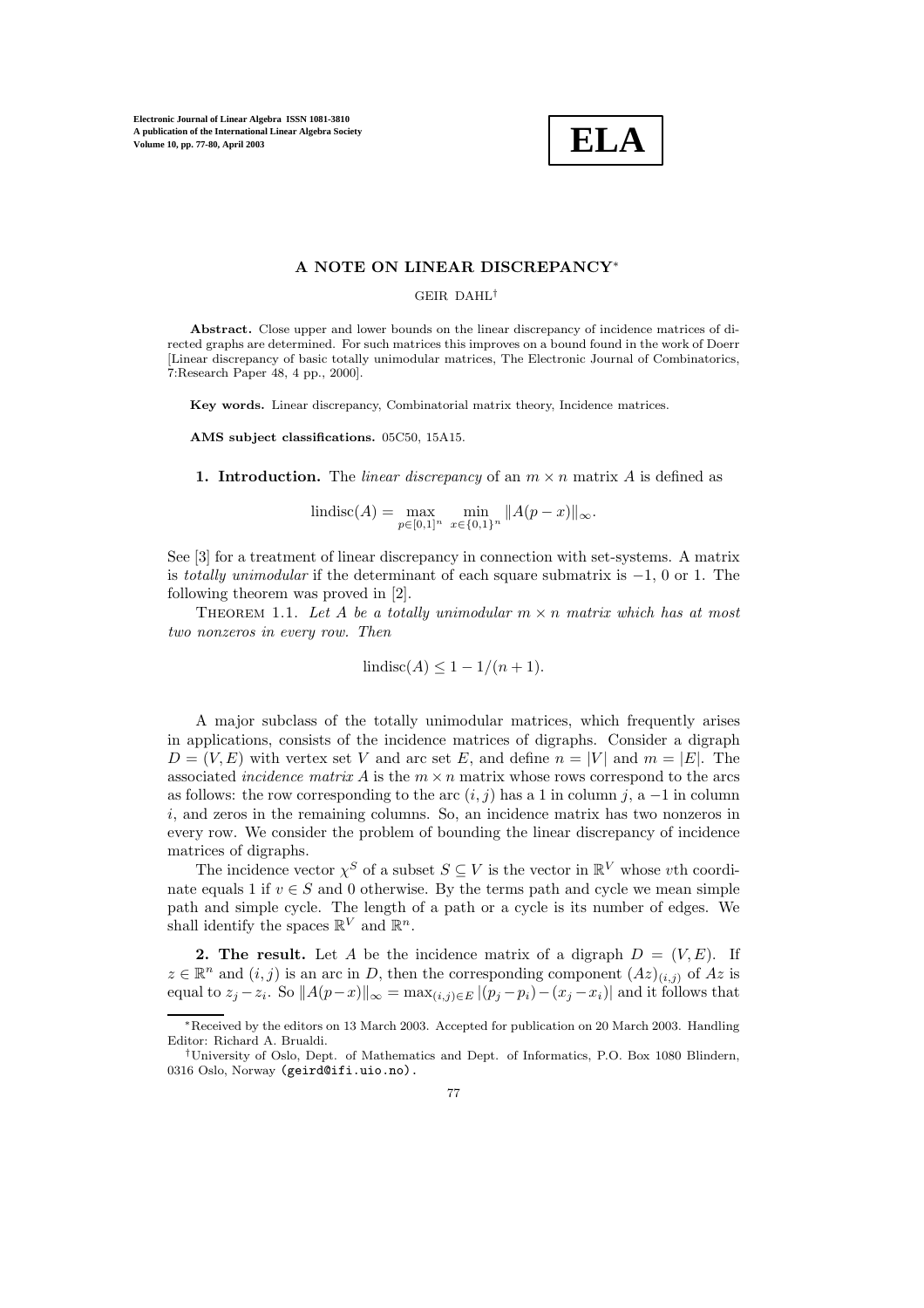**ELA**

78 A Note on Linear Discrepancy

lindisc(A) depends on D only via the associated undirected graph  $G$  (so the direction of each arc plays no role).

Note that a simple lower bound on lindisc(A) is  $1/2$ . For, if i and j are adjacent vertices and we define  $p_i = 0$  and  $p_j = 1/2$ , then  $|(p_i - p_j) - (x_i - x_j)| \ge 1/2$  for each  $x \in \{0,1\}^{V}$ .

We now give our main result.

Theorem 2.1. *Let* A *be the incidence matrix of a (nontrivial) digraph* D*, and let* G *be the undirected graph corresponding to* D*. Let* d *(*d *) be the maximum length of a path (cycle) in G (if no cycle exits, we let*  $d' = 0$ ). Finally, define  $k(A) =$  $\max\{d-2, d'-1, 2\}$ *. Then* 

$$
1 - \frac{1}{k(A)} \le \text{lindisc}(A) \le 1 - \frac{1}{k(A) + 2}.
$$

*Proof.* We first prove the lower bound. If  $d \leq 2$ , then  $k(A) = 2$  and we get the trivial bound lindisc(A)  $\geq$  1/2. So assume that  $d \geq$  3. Consider a path in G of length d, say  $P: w, v_0, v_1, \ldots, v_{d-2}, w'$ . Define  $p_w = 1$ ,  $p_{v_j} = j/(d-2)$  for  $j = 0, 1, \ldots, d-2$ , and  $p_{w'} = 0$ , and let the remaining components of the vector  $p \in \mathbb{R}^{\tilde{V}}$  be arbitrary. We shall prove that  $\min\{\|A(p-x)\|_{\infty}: x \in \{0,1\}^V\} \geq 1-1/(d-2)$ . So let  $x \in \{0,1\}^V$ , and we may assume that  $||A(p-x)||_{\infty} < 1$ . This implies that  $x_w = 1$ ,  $x_{v_0} = 0$ ,  $x_{v_{d-2}} = 1$  and  $x_{w'} = 0$ . So there must exist a  $j \in \{0, 1, \ldots, d-3\}$  with  $x_{v_j} = 0$  and  $x_{v_{j+1}} = 1$ . But  $p_{v_{j+1}} - p_{v_j} = 1/(d-2)$  so

$$
||A(p-x)||_{\infty} \ge |(p_{v_{j+1}} - p_{v_j}) - (x_{v_{j+1}} - x_{v_j})| = 1 - 1/(d-2)
$$

as desired. Next, assume that  $G$  contains a cycle of length  $d'$ , say with vertices  $v_0, v_1, \ldots, v_{d'}$ . We define p by letting  $p_{v_j} = j/(d'-1)$  for  $j = 0, 1, \ldots, d'-1$  and using arguments as above we see that  $||A(p-x)||_{\infty} \geq 1 - 1/(d'-1)$ . This discussion proves that lindisc( $A$ ) ≥ 1 – 1/k( $A$ ).

We now turn to the upper bound. Define  $k' = k(A) + 2$ . We first reformulate the problem combinatorially.

*Claim 1: Let*  $p \in [0,1]^n$ *. If*  $S \subseteq V$  *satisfies* 

(2.1)   
\n(i) 
$$
|p_j - p_i| \le 1 - 1/k'
$$
 when *i* and *j* are adjacent vertices in the same  
\nset among *S* and  $V \setminus S$ , and  
\n(ii)  $p_i \le p_j - 1/k'$  when  $i \in V \setminus S$  and  $j \in S$  are adjacent,

*then*  $||A(p - \chi^S)||_{\infty} \leq 1 - 1/k'.$ 

Proof of Claim 1: Let  $x = \chi^S$  and consider  $\Delta_{ij} := |(p_j - p_i) - (x_j - x_i)|$  where i and j are adjacent. If i and j belong to the same set among S and  $V \setminus S$ , then  $\Delta_{ij} = |p_j - p_i| \leq 1 - 1/k'$  as desired. If i and j are in different sets among S and  $V \setminus S$ , we may assume that  $i \in V \setminus S$  and  $j \in S$ . Then, as  $p_i, p_j \in [0, 1]$ ,  $\Delta_{ij} = |p_j - p_i - 1| = -p_j + p_i + 1 \leq 1 - 1/k'$  by (ii), and the claim follows.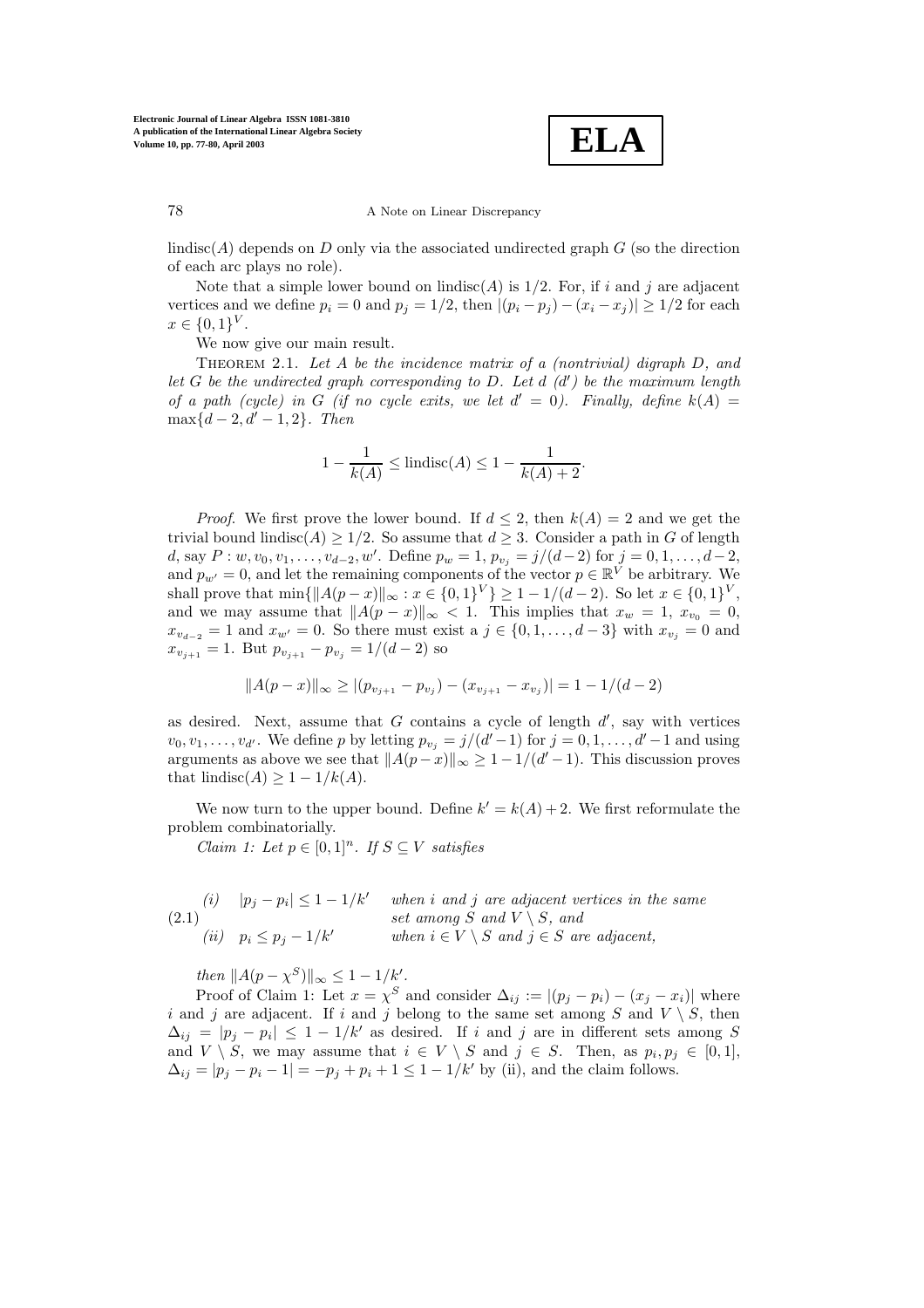**Electronic Journal of Linear Algebra ISSN 1081-3810 A publication of the International Linear Algebra Society Volume 10, pp. 77-80, April 2003**

$$
\boxed{\textbf{ELA}}
$$

## Geir Dahl 79

Let now  $p \in [0,1]^n$  be given. We shall define a set S with properties as in Claim 1, but we need some preparations first. Define

$$
E' = \{ [i, j] \in E(G) : |p_i - p_j| < 1/k' \}
$$

and let  $V_1, V_2, \ldots, V_t$  be the partition of V corresponding to the connected components of the subgraph  $(V, E')$  of G. From this partition we construct a digraph  $D^*$  with vertices  $V_1, V_2, \ldots, V_t$  and, for each  $r \neq s$ ,  $D^*$  contains an arc  $(V_r, V_s)$  if there are vertices  $i \in V_r$  and  $j \in V_s$  such that  $[i, j] \in E$  and  $p_i < p_j$ . Note that we then have the stronger inequality  $p_i \leq p_j - 1/k'$  as  $[i, j] \in E(G) \setminus E'$ .

We may find a reordering of the vertices of the digraph  $D^*$ , say, for notational simplicity,

$$
V_1, \ldots, V_{r_1}, V_{r_1+1}, \ldots, V_{r_2}, \ldots, V_{r_{m-1}+1}, \ldots, V_{r_m}
$$

so that (i) the strongly connected components of  $D^*$  are  $S_i := \{V_{r_i+1},\ldots,V_{r_{i+1}}\}$  $(i = 0, 1, \ldots, m - 1)$  where we let  $r_0 = 0$  and  $r_m = t$ , and (ii) each arc of  $D^*$  that do not join two vertices in the same strong component has the form  $(V_r, V_s)$  where  $r < s$ . We remark that with this reordering of the vertices the adjacency matrix of  $D^*$  is in the Frobenius normal form (see [1]).

An arc  $(V_r, V_s)$  in  $D^*$  is called *red* if there are adjacent vertices (in G)  $i \in V_r$  and  $j \in V_s$  with  $p_j - p_i > 1 - 1/k'$ . Note that, in this case,  $p_i < 1/k'$  and  $p_j > 1 - 1/k'$ . We may now define our set  $S \subseteq V$ . If there is no red arc, simply let  $S = V$ . Otherwise, let q be smallest possible such that the strong component  $S_q$  contains a vertex  $V_s$ with an ingoing red arc, and let

$$
S=\cup_{h=q}^t S_h.
$$

More precisely, S is the union of the vertex sets  $V_s$  contained in some  $S_h$   $(h \geq q)$ . Note that no arc in  $D^*$  leaves S due to the ordering of the sets  $V_r$  discussed above.

*Claim 2: No strong component* S<sup>h</sup> *contains both a red arc entering it and a red arc leaving it.*

Proof of Claim 2: Assume, on the contrary, that  $S_h$  contains  $V_r$  and  $V_s$  such that there is a red arc entering  $V_s$  and a red arc leaving  $V_r$ . Therefore  $V_r$  contains a vertex i with  $p_i < 1/k'$  and  $V_s$  contains a vertex j with  $p_j > 1 - 1/k'$ . Since  $V_s$ and  $V_r$  lie in the same strong component  $S_h$  of  $D^*$ , this graph contains a directed path P' from  $V_s$  to  $V_r$ . From P' we may construct a path P in G between j and i (so we select endvertices in  $V$  for each arc in  $P'$ , and add paths in the corresponding connected components  $V_h$ ). Consider the components of the vector p corresponding to the vertices of P. In the endvertices we have  $p_j > 1 - 1/k'$  and  $p_i < 1/k'$ . Consider an edge  $[u, v]$  in P that corresponds to an arc in P', where u is closer to j than v is (in P). Then, by the definition of the arcs of  $D^*$  (and with appropriate choice of u and v),  $p_u < p_v$ . For the remaining edges [u, v] of P we have that  $|p_u - p_v| < 1/k'$ . From this it follows that P must contain at least  $k' - 1$  edges. So, if we add to P the two edges corresponding to the two red arcs (these edges must be disjoint), we get a path in G of length at least  $k' + 1$ . Since  $k' + 1 = k(A) + 3 \ge (d - 2) + 3 = d + 1$ ,